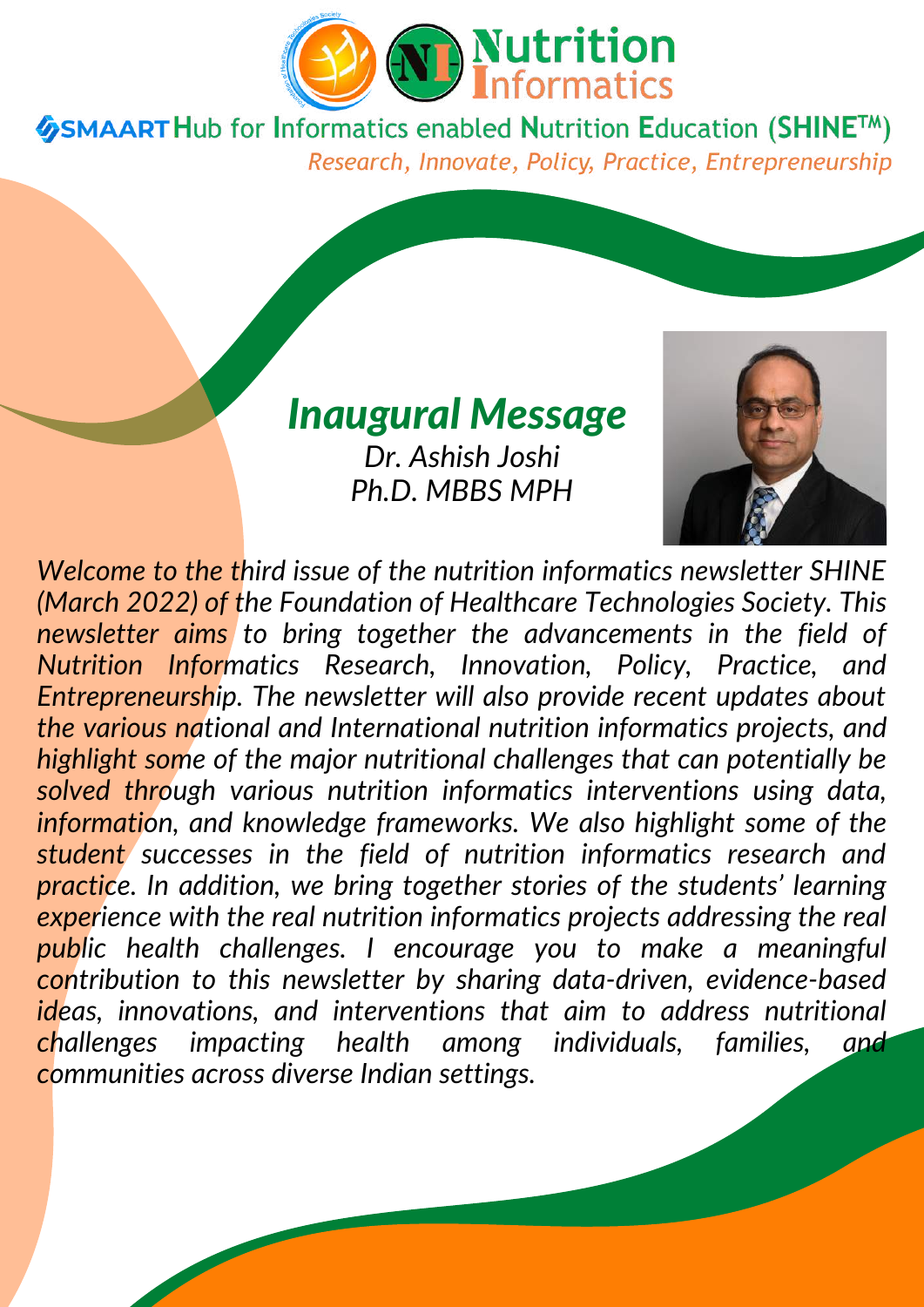

**GSMAART Hub for Informatics enabled Nutrition Education (SHINETM)** Research, Innovate, Policy, Practice, Entrepreneurship



*Status of quality and readability tools utilized to evaluate online information of different health conditions*

*The COVID-19 pandemic has recently highlighted the critical role of health misinformation on social media and internet, as well as the need for quality and factual accuracy in health messages in order to manage the existing public health crisis and the resulting infodemic. Therefore, we aim to conduct a scoping review of the quality and readability of online health information of different health conditions.*

*To know more about [Projects](https://nutritioninformatics.info/ni-projects/) - Click Here*

# *Blog - Cancer & Nutrition*

*By - Dr. Ashish Joshi, Bhavya Malhotra , Pooja Murjani*

*Cancer is a complicated disease that is caused by various interactions between genes and the environment, and it is one of the world's leading causes of death. Malnutrition, sarcopenia, and cachexia are metabolic and nutritional changes that can affect cancer patients' survival and recovery. Focusing on nutrition during and after cancer treatment may be necessary to help the patient gain strength and survive the effects of the illness and its therapy.*

*To read [more](https://nutritioninformatics.info/nutrition-and-cancer/) - Click her[e](https://nutritioninformatics.info/nutrition-and-cancer/)*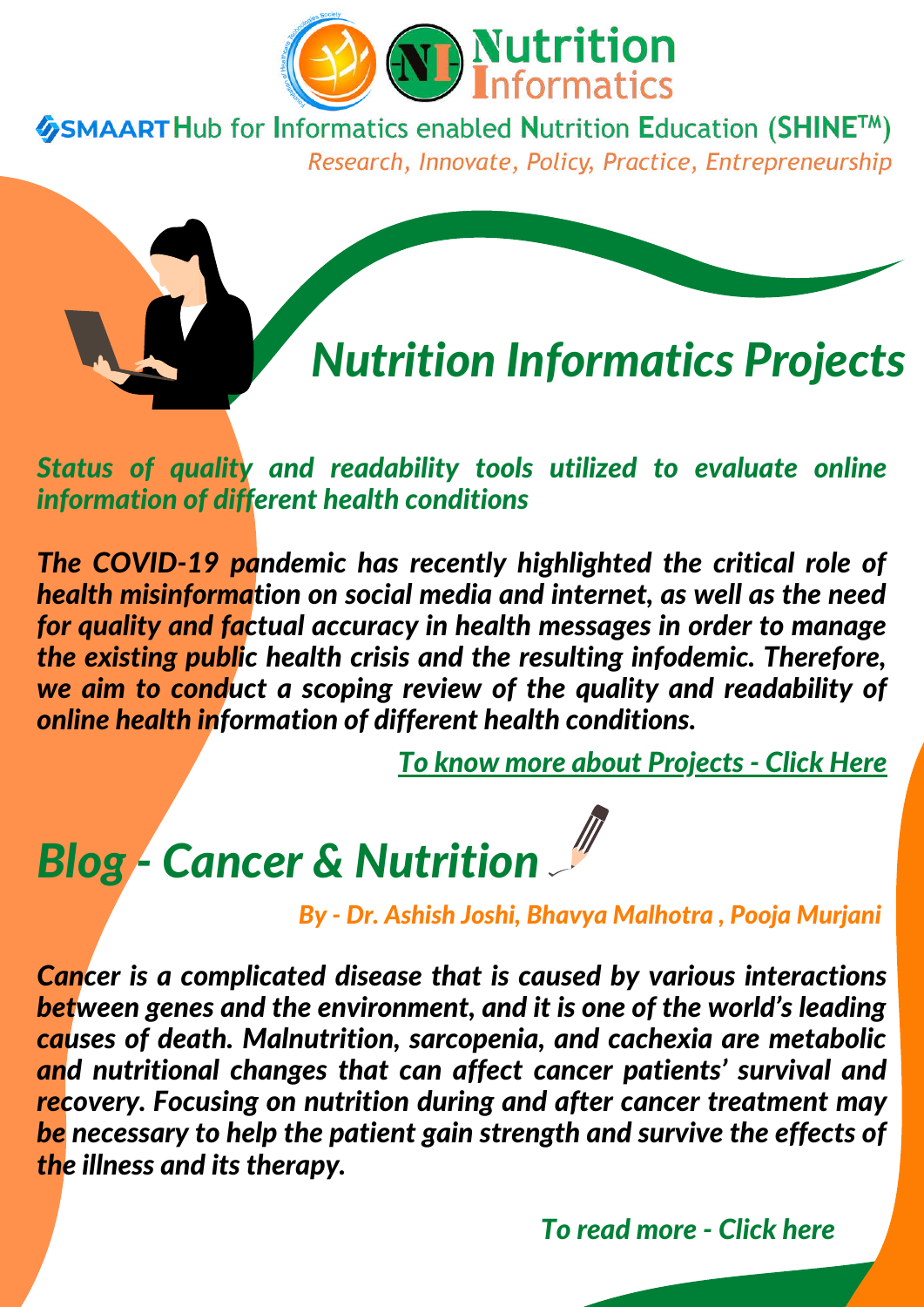

**GSMAART Hub for Informatics enabled Nutrition Education (SHINE™)** Research, Innovate, Policy, Practice, Entrepreneurship

# *Academic Collaboration*

*99 Nursing Students of Panimalar College of Nursing, Chennai, Tamil Nadu join Modular Program in Health and Nutrition Informatics.*

*Nutrition Informatics is an effective retrieval, organization, storage, and optimum use of information, data, and knowledge for food- and nutrition-related problem solving and decision-making. Nutrition informatics is the management of the information dietetics professionals need to practice successfully while tailoring recommendations to meet each patient's specific needs.*



*To [know](https://nutritioninformatics.info/training-programs/certificate-in-health-and-nutrition-informatics/) more - Click Here*

### *Become a Member*



*Interested in Nutrition Informat[ic](https://nutritioninformatics.info/contact-us/)s ? Click here to become a [Member.](https://nutritioninformatics.info/contact-us/)*